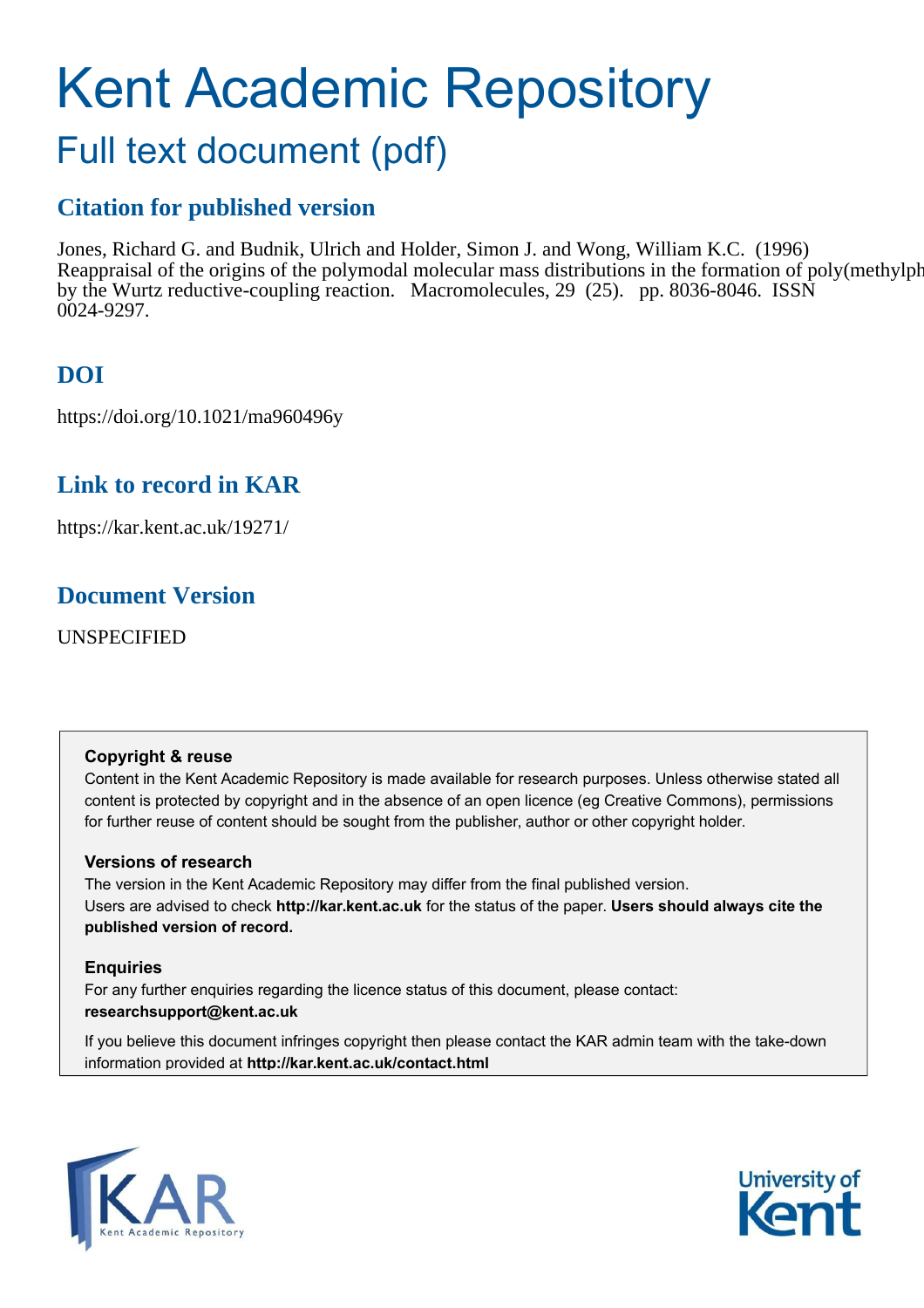Reappraisal of the Origins of the Polymodal Molecular Mass Distributions in the Formation of Poly(methylphenylsilylene) by the Wurtz Reductive-Coupling Reaction

#### **Richard G. Jones,\* Ulrich Budnik, Simon J. Holder, and William K. C. Wong**

*Centre for Materials Research, Department of Chemistry, University of Kent, Canterbury CT2 7NH, U.K.*

*Received April 2, 1996; Revised Manuscript Received September 4, 1996*<sup>X</sup>

ABSTRACT: Variations of yields and molecular weight parameters of poly(methylphenylsilylene) formed through sodium-mediated Wurtz reductive coupling of dichloromethylphenylsilane in toluene, xylene, diethyl ether, tetrahydrofuran, and diphenyl ether both in the presence and in the absence of 15-crown-5 and at different temperatures are described. The effects of various terminating reagents are also considered. The crown ether when it is present in the reaction mixture is shown to act as a phase transfer agent for the sodium and this is interpreted as having two effects. The first is to activate the alkali metal for reductive coupling, which at lower temperatures is a necessary condition for polymer formation. The other is to transport the alkali metal to points on the high molecular weight polymer chains where, as a prelude to backbiting, it induces a highly selective chain scission; this is explained by it occurring only at *gauche* defects in the otherwise rodlike *all*-*trans* sequences within the polymer in solution. The polymodal molecular weight distributions that are commonplace for polysilylenes are rationalized in terms of a competition between such activation and degradation processes.

#### **Introduction**

Polysilylenes, otherwise known as polysilanes, are linear chain polymers with backbones of catenated silicon atoms.<sup>1</sup> Although their formation was recognized more than 70 years ago,  $2,3$  systematic studies only began about 20 years ago with the preparation of the first soluble homopolymers $4,5$  and copolymers. $6,7$  The field has since seen a great deal of activity<sup>8</sup> and a large number of high molecular weight polysilylenes have now been prepared and characterized. They have interesting electronic properties arising from extensive  $\sigma$ -conjugation along the backbone and they have potential applications as photoresists,<sup>9,10</sup> radical photoinitiators,<sup>11,12</sup> pre-ceramic materials,<sup>13,14</sup> photoconductors,<sup>15</sup> and nonlinear optical materials.<sup>16</sup>

Polysilylenes can be prepared by several synthetic routes including the dehydrogenative coupling of primary silanes,<sup>17</sup> the anionic polymerization of masked disilylenes,<sup>18</sup> and the ring opening polymerization of strained cyclosilanes.<sup>19</sup> However, in spite of considerable effort to displace it, the Wurtz reductive-dechlorination of dichloroorganosilanes, shown in Scheme 1, remains the most general and common procedure for their synthesis.

Studies of the effects of a number of variables in the Wurtz reductive-coupling reaction have shown that the yields and molecular weight distributions of the product polymers can be greatly influenced by solvent effects,<sup>20</sup>-<sup>22</sup> the nature of the metal, $23-25$  the active surface of metal,  $26,27$  reaction temperatures,  $21,28,29$  the addition of phase transfer catalysts,9,28,30 and even the rate and order of addition of the dichlorosilane.5,21 Depending on the nature of the substituents and the specific reaction conditions, the molecular weights of the products vary from a few thousand to several million. To date there is no satisfactory and unifying mechanistic theory that can be used to determine a best procedure

#### **Scheme 1**

n Cl-Si-C1 + 2n Na  
\n
$$
\xrightarrow[N]{P_1} C1 - S_1 - C1 + 2n Na
$$
\n
$$
\xrightarrow[T]{\text{boling}} \xrightarrow[T]{P_1} + 2n NaCl
$$
\n
$$
\xrightarrow[T]{\text{toline}} \xrightarrow[T]{\text{toline}} \xrightarrow[T]{\text{totropic}} \xrightarrow[T]{\text{totropic}} \xrightarrow[T]{\text{totropic}} \xrightarrow[T]{\text{totropic}} \xrightarrow[T]{\text{totropic}} \xrightarrow[T]{\text{totropic}} \xrightarrow[T]{\text{totropic}} \xrightarrow[T]{\text{totropic}} \xrightarrow[T]{\text{totropic}} \xrightarrow[T]{\text{totropic}} \xrightarrow[T]{\text{totropic}} \xrightarrow[T]{\text{totropic}} \xrightarrow[T]{\text{totropic}} \xrightarrow[T]{\text{totropic}} \xrightarrow[T]{\text{totropic}} \xrightarrow[T]{\text{totropic}} \xrightarrow[T]{\text{totropic}} \xrightarrow[T]{\text{totropic}} \xrightarrow[T]{\text{totropic}} \xrightarrow[T]{\text{totropic}} \xrightarrow[T]{\text{totropic}} \xrightarrow[T]{\text{totropic}} \xrightarrow[T]{\text{totropic}} \xrightarrow[T]{\text{totropic}} \xrightarrow[T]{\text{totropic}} \xrightarrow[T]{\text{totropic}} \xrightarrow[T]{\text{totropic}} \xrightarrow[T]{\text{totropic}} \xrightarrow[T]{\text{totropic}} \xrightarrow[T]{\text{totropic}} \xrightarrow[T]{\text{totropic}} \xrightarrow[T]{\text{totropic}} \xrightarrow[T]{\text{totropic}} \xrightarrow[T]{\text{totropic}} \xrightarrow[T]{\text{totropic}} \xrightarrow[T]{\text{totropic}} \xrightarrow[T]{\text{totropic}} \xrightarrow[T]{\text{totropic}} \xrightarrow[T]{\text{totropic}} \xrightarrow[T]{\text{totropic}} \xrightarrow[T]{\text{totropic}} \xrightarrow[T]{\text{totropic}} \xrightarrow[T]{\text{totropic}} \xrightarrow[T]{\text{totropic}} \xrightarrow[T]{\text{totropic}} \xrightarrow[T]{\text{totropic}} \xrightarrow[T]{\text{totropic}} \xrightarrow[T]{\text{totropic}} \xrightarrow[T]{\text{totropic}} \xrightarrow[T]{\text{totropic}} \xrightarrow[T]{\text{totropic}} \xrightarrow[T]{\text{totropic}} \xrightarrow[T]{\text{totropic}} \xrightarrow[T]{\text{totropic}} \xrightarrow[T]{\text{totropic}} \xrightarrow[T]{\text{totropic}} \xrightarrow[T]{\text{totropic}} \xrightarrow[T]{\text{totropic}} \xrightarrow[T]{\text{totropic}} \xrightarrow[T]{\text{
$$

and the reaction conditions must be optimized for each polymerization. However, in searching for the best reaction conditions one faces the dilemma that each variable has its own marked effect on the polymerization and therefore can only be considered as a single contributory influence. For example, an investigation of the effect of the reaction temperature in a given solvent on the polymerization of a particular monomer requires all the other parameters mentioned above to be maintained constant. The best result that is then obtained is only the best temperature for that particular parameter set. Separate investigations for each reaction variable would not therefore necessarily lead to the best procedure, but by assessing the trends, reaction conditions close to the optimum might be achieved.

Usually the reaction is conducted in a boiling aromatic solvent such as toluene. Ethers or alkanes with boiling points sufficiently high as to maintain the metal in its molten state have also been used. Hence, the metal is readily, if not uniformly, distributed throughout the liquid phase. As indicated above, mechanism remains a contentious issue but because high molecular weight polymer is found at low monomer conversions it is the generally accepted belief<sup>31</sup> that the very complex, heterogeneous process resembles more closely a chain growth rather than a step growth polymerization. The simplest model of the reaction<sup>21,32</sup> is one in which polymer grows on the surface of the alkali metal following a slow initiation reaction. The ease with which the dichlorosilane reagent can approach the growing chain ends at the metal solution interface is one feature that influences the molecular weight of the polymer that is formed. This is determined by the extent of the solvation of the polymer chains and the alkali metal halide coproduct. However, the point has been made<sup>29</sup> that as the reaction proceeds the metal is consumed and the surface area decreases. Polymer

<sup>\*</sup> Author to whom correspondence should be addressed.

<sup>X</sup> Abstract published in *Advance ACS Abstracts,* November 1, 1996.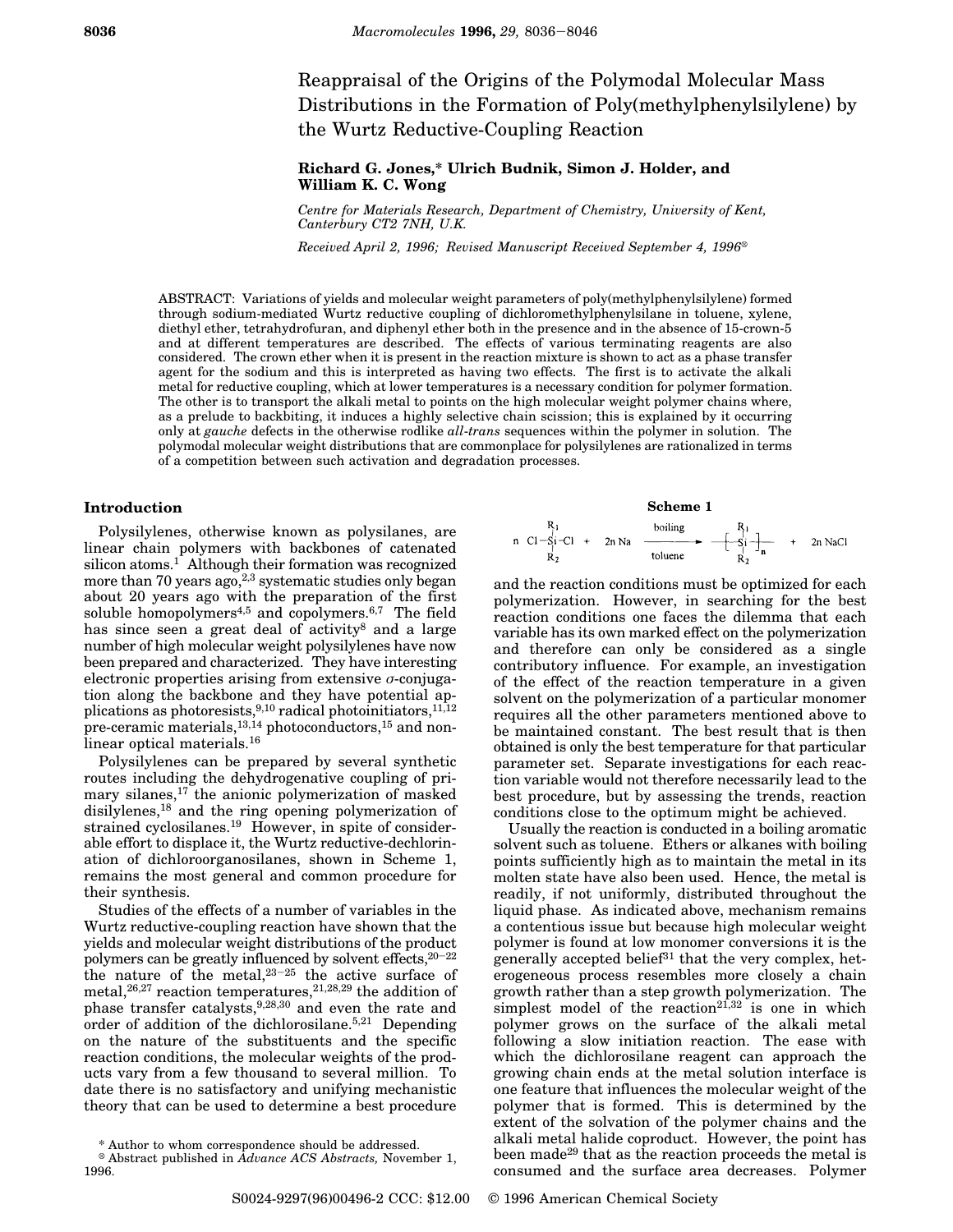$$
C1 - \underset{R_2}{\overset{N_1}{\sum}} C1 + Na \longrightarrow \left[ \begin{array}{c} R_1 \\ C1 - \underset{R_2}{\overset{N_1}{\sum}} C1 \end{array} \right]^2, Na^+ \tag{1}
$$

$$
\left[\begin{array}{c} R_1 \\ C l - S i - C l \\ R_2 \end{array}\right] \begin{array}{c} \ddots \\ \ddots \\ \ddots \\ R_l \end{array} \longrightarrow \qquad \begin{array}{c} R_1 \\ \ddots \\ \ddots \\ R_l \end{array} \longrightarrow \qquad \begin{array}{c} R_1 \\ \ddots \\ \ddots \\ R_l \end{array} \longrightarrow \qquad \begin{array}{c} \text{R}_1 \\ \ddots \\ \text{R}_l \end{array} \tag{2}
$$

Propagation

Initiation

$$
\begin{array}{ccc}\nR_1 \\
\longrightarrow & \text{Si}-Cl & +Na \\
R_2\n\end{array}\n\longrightarrow\n\begin{array}{ccc}\nR_1 \\
\longrightarrow & \text{Im} \text{Si}-Cl \\
R_2\n\end{array}
$$
\n
$$
(3)
$$

$$
\begin{array}{ccccccc}\n & R_1 & & \vdots & & R_1 & & R_1 & & \cdots & R_{11} & & \cdots & R_{12} & & \cdots & R_{13} & & \cdots & R_{14} & & \cdots & R_{15} & & \cdots & R_{16} & & & \cdots & R_{17} & & & \cdots & R_{18} & & & & \end{array}
$$
 (4)

$$
\begin{array}{ccc}\nR_1 \\
\vdots \\
R_2\n\end{array}\n\longrightarrow\n\begin{array}{ccc}\nR_1 \\
\downarrow \\
\downarrow \\
R_2\n\end{array}\n\longrightarrow\n\begin{array}{ccc}\nR_1 \\
\downarrow \\
\downarrow \\
R_2\n\end{array}, N^+ \tag{5}
$$

Termination

$$
\begin{array}{ccc}\n & R_1 & R_1 \\
\downarrow & \downarrow & \downarrow \\
 & \downarrow & \downarrow \\
 & R_2 & R_2\n\end{array}
$$

molecules are therefore continuously being forced to leave the metal surface. Early in the reaction these molecules must enter solution but in the later stages of reaction, if and when the solution phase is saturated, they precipitate, along with those growing molecules that still adhere to the surface. These effects alone were formerly thought to be sufficient to explain the broad molecular weight distributions that are characteristic of these syntheses.

Any full discussion of the effect of solvents, temperature, etc. must consider mechanism. In attempts to rationalize the formation of polysilylenes through Wurtztype polymerization, various intermediates have been suggested. These include silyl radicals, radical anions, anions and even silylenes. An anionic chain mechanism proposed by Gauthier and Worsfold<sup>9</sup> was earlier shown<sup>33</sup> to give a basis for an explanation of the observed polymodal molecular weight distributions. However, despite EPR studies<sup>34</sup> offering no evidence for radical intermediates, the body of available mechanistic evidence does point to their involvement and it is virtually impossible to propose a mechanism from which they are excluded. Scheme 2 depicts a modification of the Gauthier and Worsfold chain mechanism that has been proposed by Matyjaszewski,  $\!31}$  in which the propagation is sustained by a sequence of four reactions involving all of the intermediates listed above, with the exception of silylenes. Though each would have a different lifetime and one would have the longest, it is reasonable to assume that at any instant, all would be present in a reaction mixture and therefore amenable to trapping studies. Some such studies<sup>1</sup> have been conducted but it is difficult to reach conclusions that are unambiguous.

Matyjaszewski et al.<sup>27,35</sup> and Miller et al.<sup>28,36,37</sup> have previously reported a modification of the synthesis in which the reactions were conducted in toluene at temperatures far below the melting point of sodium. They reported very high molecular weight poly(methylphenylsilylene) (PMPS) with monomodal molecular

weight distributions. The yields were lower than they would be under boiling conditions so it became clear that the polymerization temperature is apparently critical in the heterogeneous Wurtz-type polymerization process. This was underlined when we described a low temperature synthesis of PMPS in diethyl ether.<sup>29</sup> Tolerably high molecular weight PMPS was obtained in good yield but for this modification to be effective it was found necessary to include the phase transfer catalyst 15-crown-5 in the reaction mixture. The effect of this addition has never been addressed in the context of the accepted mechanism $31$  and the solubility considerations as the nature of the solvent medium and the reaction temperatures are varied. Nor has the significance of the reaction conducted at low temperatures using homogeneous reagents<sup>38,39</sup> been discussed in the context of understanding the reaction as it is usually conducted using heterogeneous reagents. This paper addresses these aspects. We describe here our detailed studies of the Wurtz reductive-coupling procedure for the synthesis of PMPS as a function of widely varying reaction conditions and we offer a new explanation of the origins of the polymodal molecular mass distributions that are an unavoidable characteristic of the polymer formed using heterogeneous reagents.

#### **Experimental Section**

**Materials.** Prior to use, toluene, xylene, and diphenyl ether were distilled from sodium, and diethyl ether and tetrahydrofuran (THF) were distilled from sodium/potassium alloy. Dichloromethylphenylsilane (Lancaster Synthesis) was also distilled before use and stored over magnesium turnings and 4A molecular sieves. 1,4,7,10,13-pentaoxacyclopentadecane (15-crown-5) was used as supplied by Lancaster. Sodium (Fisons) was stored under paraffin oil and before use it was cut and washed under toluene.

All glassware was flame dried. Sodium dispersions for use at temperatures below the melting point (98 °C) were prepared immediately prior to use by melting the freshly cut metal in mineral oil before dispersing it into a fine sand through the use of an homogenizer (Ultra-Turrax T 8, IKA Labortechnik, Staufen). The oil was removed by washing three times with diethyl ether. All volatiles were then removed under vacuum before the solvent of reaction was added. All other procedures have been described previously.<sup>29</sup>

**Apparatus and Procedures.** Polymer structures were characterised as PMPS using NMR spectroscopy (JEOL GX-270), ultraviolet-visible spectroscopy (Shimadzu UV-240), and FTIR spectroscopy (ATI Mattson). Molecular weights of the polymers were measured as linear polystyrene equivalents in tetrahydrofuran solution using size exclusion chromatography equipment supplied by Polymer Laboratories Ltd. and equipped with a mixed bed 5 mm PLgel column. The calibration was over the molecular weight range 162 to  $1.03 \times 10^6$ . Relative amounts of different fractions were determined from the integrated molecular weight distribution curves.

**General Procedure for the Polymerization of Dichloromethylphenylsilane.** All polymers were prepared using the same general procedure as described here for the preparation of PMPS in diethyl ether with the addition of 15-crown-5: To a two-necked round bottom flask (100 mL) equipped with an egg-shaped PTFE  $(25 \times 12 \text{mm})$  stirring bar and a condenser was added freshly cut sodium metal (0.61 g, 0.0265 mol) under a nitrogen atmosphere using Schlenk-line techniques. The sodium was transformed to a fine dispersion as outlined above. To the sodium dispersion was added diethyl ether (30 mL) and 15-crown-5 (0.5 mL, 0.0027 mol). After rapid addition of dichloromethylphenylsilane (DCMPS) (2 mL, 0.0120 mol) the reaction mixture was rapidly stirred under reflux for 2  $h$ ,<sup>40</sup> after which the mixture was allowed to cool to room temperature. While cooling in an ice bath, rapid stirring was maintained and methanol (15 mL) was added cautiously to quench any unreacted sodium. A further 1 h of stirring at room temperature allowed for complete termination. At this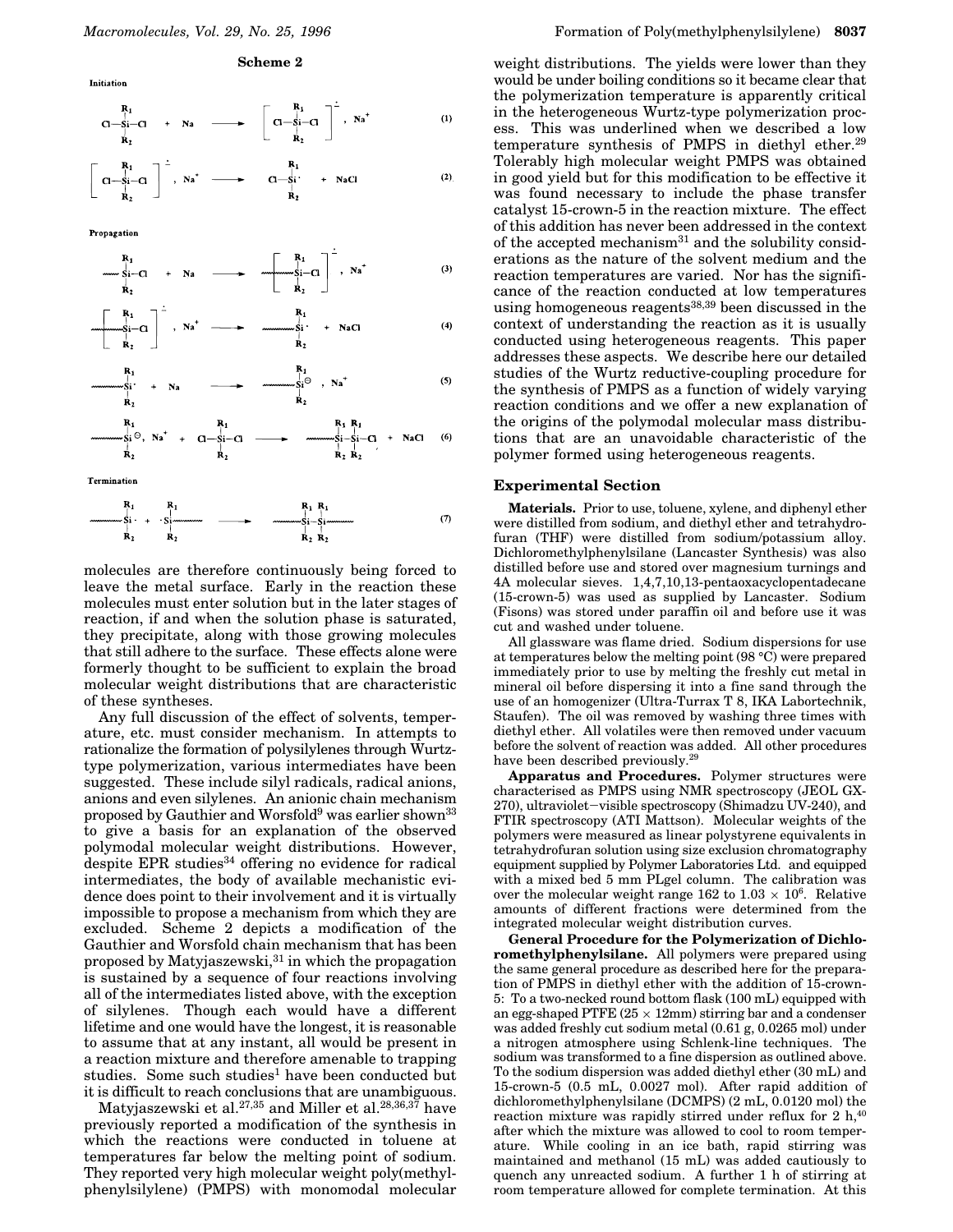point 40 mL of water was added. The organic layer was then decanted and added to stirred methanol (250 mL) at room temperature. The precipitated polymer was collected by filtration, washed with methanol, and dried in a vacuum oven. It contained a very small fraction that was insoluble in solvents such as THF and chloroform.

If not so stated, the data cited in the tables that follow pertain to the crude polymers. Otherwise, 0.6 g (5.0 mmol) of the crude polymer was extracted in a Soxhlet apparatus with 150 mL of hexane for 24 h. The extracted polymer was dried in a vacuum oven. Following the evaporation of the hexane the extract residues were dissolved in a minimum of toluene and added to stirred methanol (150 mL). The oligomeric and polymeric material that was precipitated in this way was collected by filtration, washed with methanol, and dried in a vacuum oven.

Typical analytical data after extraction of the polymer with hexane to remove oligomers and reprecipitation in methanol from a filtered toluene solution are as follows: IR (film):  $v/cm^{-1}$  $= 3082, 3066, 3045, 3024, 3011, 2957, 2895, 1427, 1408, 1257,$ 1246, 1098, 781, 753, 728, 697. UV ( $CH_2Cl_2$ ):  $\lambda_{\text{max}}/ \text{nm}$  (log  $\epsilon$ )  $=$  339 (3.900), 278 (3.535), 230 (3.798). <sup>1</sup>H NMR (CDCl<sub>3</sub>):  $\delta$ /ppm = -1.0-1.3 (br, m, 3 H, CH<sub>3</sub>), 6.0-8.4 (br, m, 5 H, aromatic H). <sup>13</sup>C NMR (CDCl<sub>3</sub>):  $\delta$ /ppm = -6.3 (br), 127.1 (br), 129.1 (br), 133.3 (br), 134.8 (br), 136.2 (br). <sup>29</sup>Si (CDCl3):  $\delta$ /ppm = -39.2, -39.9, -41.2. C<sub>7</sub>H<sub>8</sub>Si (120.23): calcd. C 69.93 H 6.71 found C 69.21 H 6.89.

#### **Results**

The present study is focused on solvent, additive, and temperature effects in the synthesis of PMPS. However, in order to establish the comparability of different systems, the optimum stoichiometric ratios of sodium/ DCMPS required for the reactions in boiling toluene and diethyl ether were sought. These solvents were chosen for the study because toluene is a good solvent of PMPS and the most common one used in the Wurtz-type synthesis of polysilylenes, while diethyl ether is a relatively poor solvent of PMPS but one which sustains a controlled synthesis at much lower temperatures when 15-crown-5 is included in the system.

**Effect of Stoichiometry.** A representative molecular weight distribution for PMPS formed through the reaction of Na with DCMPS in boiling toluene is shown in Figure 1a. As is generally to be expected for a polysilylene formed in the reaction of a dichlorosilane in refluxing toluene, $<sup>1</sup>$  the distribution is trimodal with</sup> three distinct regions: (A)  $M_{r,w}$  < 1000 (oligomers), (B)  $M_{\rm r,w}$ = 1000 to 5  $\times$  10<sup>4</sup>, and (C)  $M_{\rm r,w}$  = 5  $\times$  10<sup>4</sup> to several million. Figure 1a also depicts the integrated distribution from which it can be seen that the ratio of low molecular weight  $(L_p)$  to high molecular weight  $(H_p)$ polymer is about 70:30. Table 1 lists yields and molecular weight parameters for a series of such reactions at different mole ratios of Na to DCMPS.

Increasing the amount of sodium leads to significantly improved yields of polymer approaching a limiting value of approximately 55%. There is a corresponding steady increase of the very high molecular weight fraction (*C*) from about 3% for the reaction in which DCMPS is in the greatest excess over sodium up to 30% for the reaction in which a 10% excess of sodium has been employed. A further increase in the mole ratio of Na to DCMPS leads to a steady decrease of the high molecular weight fraction and with sodium in twice stoichiometric ratio no high molecular weight polymer can be detected. These variations are reflected in the molecular weight parameters of the polymers, the maximum polydispersity being realized when the reagents are in stoichiometric ratio.

The corresponding results that were obtained for the reactions in refluxing diethyl ether are listed in Table



**Figure 1.** Representative molecular weight distributions of PMPS synthesized in refluxing toluene:  $\overline{a}$  [Na]/[DCMPS] =  $2.2$ ,  $[15$ -crown-5]/[Na] = 0; (b)  $[Na]/[DCMPS] = 2.2$ ,  $[15$ -crown- $5$ ]/[Na] = 0.1.

**Table 1. Influence of the Amount of Sodium on the Formation of PMPS in Toluene**

| solvent | mole ratio<br>Na:DCMPS |        | yield $(\%)$ $M_n (\times 10^3)$ | $M_{\rm w}/M_{\rm n}$ | $L_{p}/H_{p}$ |
|---------|------------------------|--------|----------------------------------|-----------------------|---------------|
| toluene | 0.4                    | traces | 0.7                              | 12                    | 97/3          |
|         | 1.1                    | 10     | 2.4                              | 40                    | 90/10         |
|         | $1.6\,$                | 21     | 2.7                              | 54                    | 75/25         |
|         | $2.2\,$                | 31     | 2.2                              | 63                    | 70/30         |
|         | 2.8                    | 54     | 2.6                              | 33                    | 95/5          |
|         | 3.4                    | 57     | $3.1\,$                          | 35                    | 90/10         |
|         | 4.0                    | 54     | 3.0                              | 6.9                   | 100           |

**Table 2. Influence of the Amount of Sodium on the Formation of PMPS in Diethyl Ether**

| solvent       | mole ratio<br>Na:DCMPS | vield $(\%)$ | $M_{\rm n}$ ( $\times 10^3)$ | $M_{\mathrm{w}}/M_{\mathrm{n}}$ |
|---------------|------------------------|--------------|------------------------------|---------------------------------|
| diethyl ether | 1.1                    | traces       | 1.8                          | $1.6\,$                         |
|               | $1.6\,$                | 3            | 2.0                          | 3.4                             |
|               | 2.2                    | 8            | 1.9                          | 3.8                             |
|               | 2.8                    | 19           | 2.0                          | 4.5                             |
|               | 3.4                    | 22           | 2.1                          | 5.6                             |
|               | 4.0                    | 35           | $3.5\,$                      | 3.0                             |
|               | 6.0                    | 24           | $2.6\,$                      | 4.3                             |

2 and a typical size exclusion chromatogram is shown in Figure 2a.

The most obvious differences between the reactions in toluene and in diethyl ether is the absence of the formation of any significant high molecular weight fraction and the lesser yields of polymer in the ether system. Discounting the oligomeric fraction which is easily removed by hexane extraction, all of the polymers from the diethyl ether system were found to have almost monomodal molecular weight distributions and any high molecular weight tail never exceeded about 3% of the overall yield. Increasing the amount of sodium again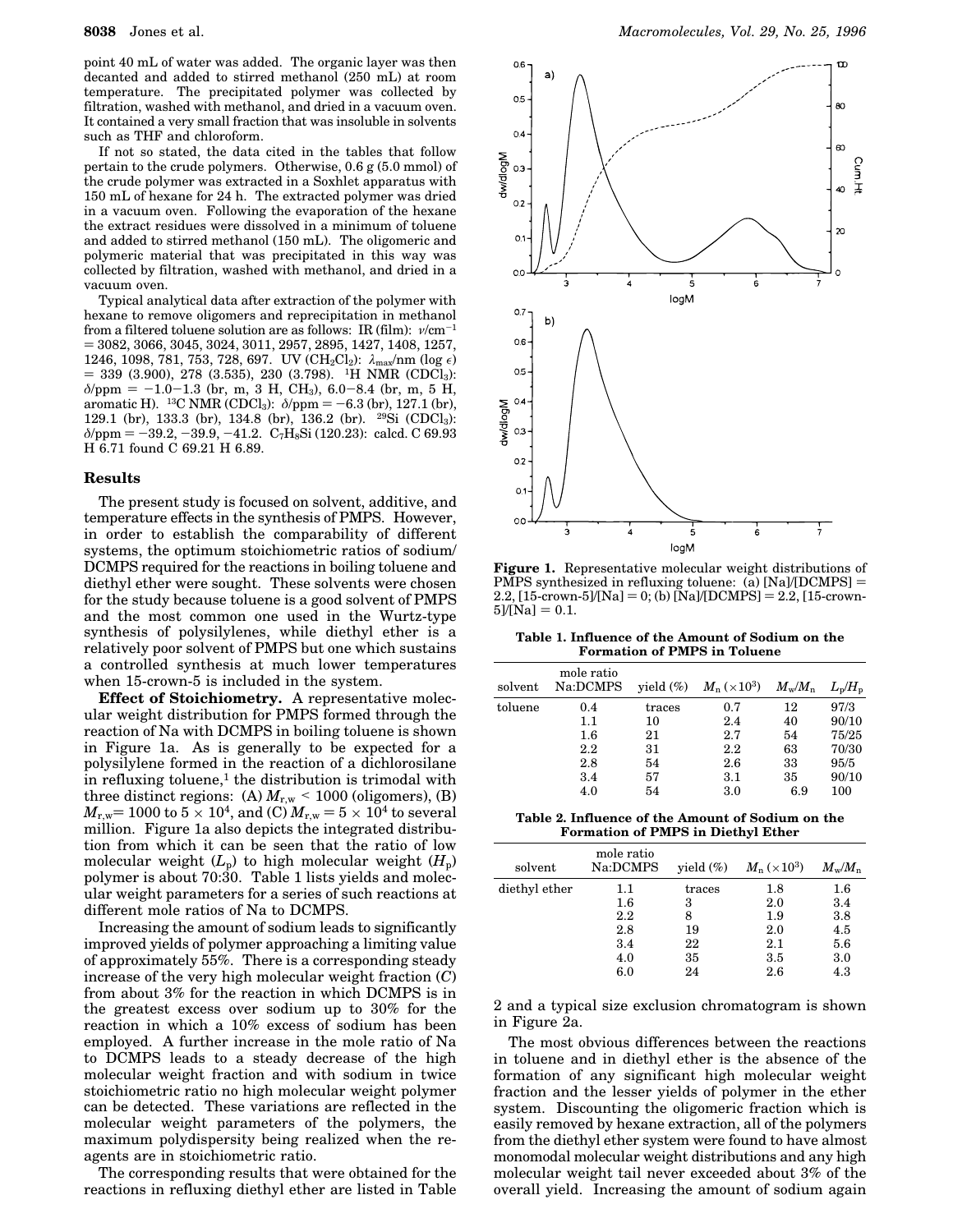

**Figure 2.** Representative molecular weight distributions of PMPS synthesized in refluxing diethyl ether: (a) [Na]/  $[DCMPS] = 2.2$ ,  $[15$ -crown-5]/[Na] = 0; (b) [Na]/[DCMPS] = 2.2,  $[15$ -crown-5]/[Na] = 0.1.

leads to significantly improved yields. In the reaction with the greatest excess of DCMPS over sodium only traces of polymer were isolated but with increasing proportion of sodium the yields steadily increase to a maximum of 35% at twice the stoichiometric ratio of sodium to DCMPS. Thereafter the yields fall back to about 25%. The molecular weight parameters follow a similar pattern.

**Effect of Added 15-Crown-5.** Although from refluxing toluene reasonable amounts of high molecular weight polymer can be obtained, the molecular weight distributions are very broad. On the other hand, the polymers obtained from reactions in refluxing diethyl ether were found to have almost monomodal molecular weight distributions but with yields and molecular weights that might be considered to be too low to be useful in applications. Recently, it has been reported9,33,37 that the incorporation of catalytic amounts of crown ether in the reactions in toluene leads to polymers whose molecular weight distributions tend to the monomodal, albeit at the expense of molecular weight. In contrast, the inclusion of 15-crown-5 in the reactions in diethyl ether resulted in a striking increase of yields and molecular weights.29,33 Whereas for the reaction in toluene it has been reported<sup>37</sup> that the best results were obtained by using only catalytic amounts of 15-crown-5, although the term "best" was never specified, any information about the optimum amount needed in other solvents has been sparse. Therefore, the influence of varying concentrations of 15-crown-5 on the polymerizations of DCMPS in refluxing toluene and refluxing diethyl ether has also been investigated.



**Figure 3.** Variation with 15-crown-5 concentration of the weight-average and number-average molecular weights of PMPSs synthesized in refluxing toluene,  $[Na]/[DCMPS] = 2.2$ .

**Table 3. Influence of the Amount of 15-Crown-5 on the** Formation of PMPS in Toluene,  $[Na]/[DCMPS] = 2.2$ 

| solvent | mole ratio<br>Na:15-crown-5 | yield $(\%)$ | $M_{\rm n}$ | $M_{\rm w}/M_{\rm n}$ |
|---------|-----------------------------|--------------|-------------|-----------------------|
| toluene | 0.00                        | 48           | 2.4         | 133                   |
|         | 0.02                        | 39           | 2.8         | 2.5                   |
|         | 0.06                        | 33           | 2.5         | 2.4                   |
|         | 0.11                        | 31           | $2.2\,$     | 2.8                   |
|         | 0.21                        | 23           | 2.5         | 2.4                   |
|         | 0.30                        | 21           | $2.3\,$     | 2.9                   |
|         | 0.47                        | 19           | $2.3\,$     | $2.3\,$               |
|         | 0.70                        | 19           | 2.4         | 2.0                   |
|         | 0.85                        | 17           | $2.3\,$     | 1.9                   |

**Table 4. Influence of the Amount of Sodium on the Formation of PMPS in Toluene,**  $[15$ **-Crown-5]/[Na]**  $= 0.1$ 

| solvent | mole ratio<br>Na:DCMPS | yield $(\%)$ | $M_{\rm n}$ ( $\times 10^3$ ) | $M_{\rm w}/M_{\rm n}$ |
|---------|------------------------|--------------|-------------------------------|-----------------------|
| toluene | $1.1\,$                | 20           | 3.1                           | $2.2\,$               |
|         | $1.6\,$                | 19           | 2.5                           | 2.3                   |
|         | 2.2                    | 31           | $2.2\,$                       | 2.8                   |
|         | 2.8                    | 30           | 2.1                           | $2.3\,$               |
|         | 3.4                    | 20           | 2.5                           | $2.3\,$               |
|         | 4.0                    | 18           | 2.8                           | 2.1                   |

The results obtained for the reactions in refluxing toluene are shown in Figure 3 and Tables 3 and 4, and for purposes of comparison a typical size exclusion chromatogram of one of the product polymers is depicted in Figure 1b alongside that of the corresponding reaction in the absence of crown ether. The addition of 15 crown-5 has a marked effect on the molecular weights and molecular weight distributions of the product polymers. Over the whole range of reaction mixture compositions the crude polymers were found to have almost monomodal and relatively narrow molecular weight distributions; only small amounts of oligomeric cyclosilanes perturbed the otherwise normal distributions. The  $M_{\rm w}$  values ranged between 4000 and 7000 and were therefore significantly lower than those for the polymer obtained from the systems without added crown ether. From Figure 3 and Table 3 it is evident that increasing concentrations of crown ether cause a progressive decrease in the values of the average molecular weight parameters but this is as nothing compared to the tremendous effect of the first addition of only a very small amount. Similarly, yields decreased steadily with increasing concentration of the crown ether. From Table 4, which represents the variation of yields and molecular weights with reagent stoichiometry at constant crown ether concentration, it is seen that maximum yields of about 30% were obtained when the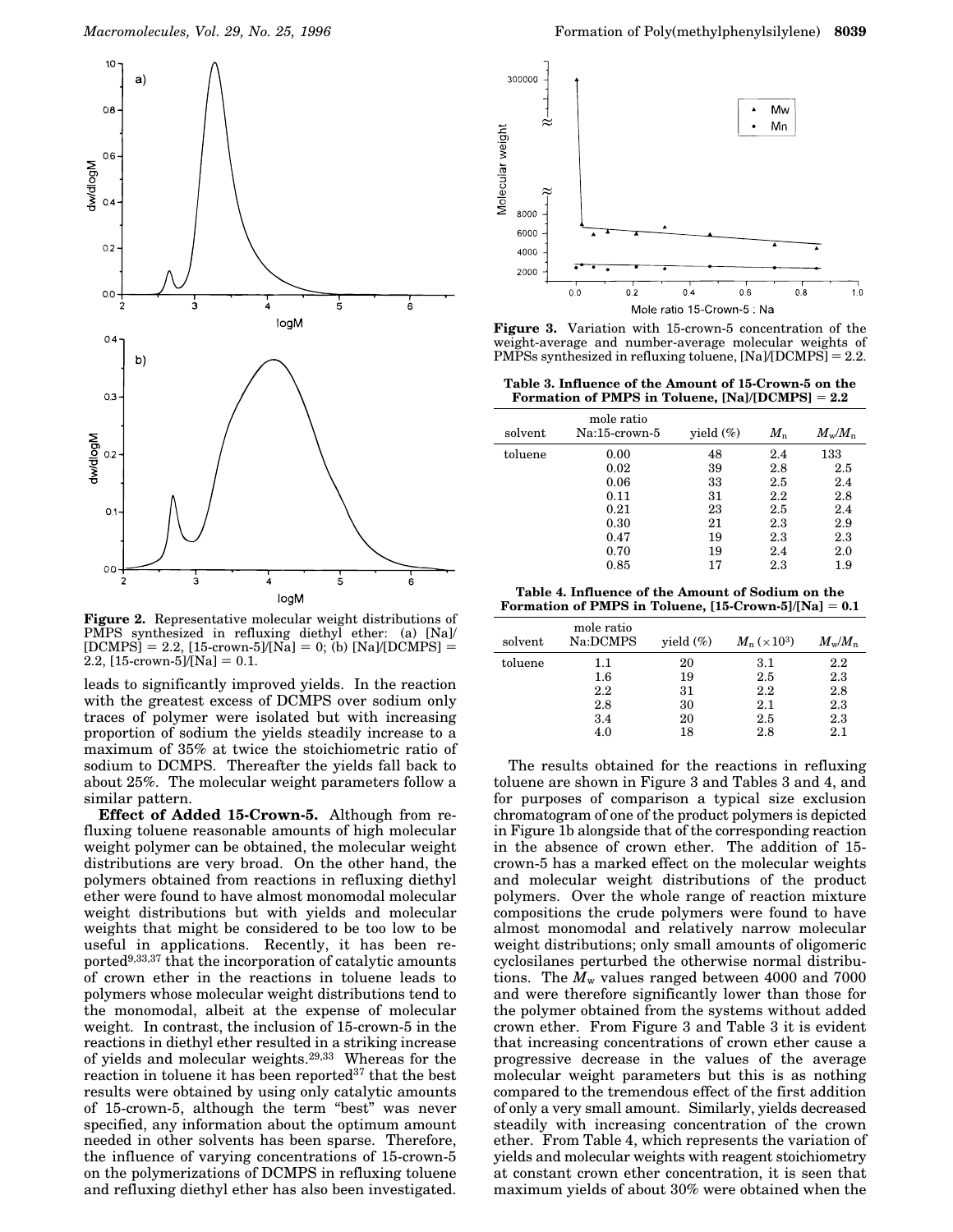

**Figure 4.** Variation with 15-crown-5 concentration of the weight-average and number-average molecular weights of PMPSs synthesized in refluxing diethyl ether, [Na]/[DCMPS]  $= 2.2.$ 

**Table 5. Influence of the Amount of 15-Crown-5 on the** Formation of PMPS in Diethyl Ether, [Na]/[DCMPS] = 2.2

| solvent       | mole ratio<br>15-crown-5:Na | yield $(\%)$ | $M_{\rm n} \, (\times 10^3)$ | $M_{\rm w}/M_{\rm n}$ |
|---------------|-----------------------------|--------------|------------------------------|-----------------------|
| diethyl ether | 0.00                        | 8            | 1.9                          | $3.8\,$               |
|               | 0.02                        | 85           | 2.1                          | 9.8                   |
|               | 0.06                        | 92           | 3.0                          | 15.7                  |
|               | 0.11                        | 67           | 3.8                          | 10.7                  |
|               | 0.21                        | 76           | 3.6                          | 9.4                   |
|               | 0.30                        | 73           | $3.1\,$                      | 7.4                   |
|               | 0.47                        | 63           | 3.4                          | 4.6                   |
|               | 0.70                        | 63           | 3.6                          | 4.4                   |
|               | 1.00                        | 61           | 4.1                          | $3.1\,$               |
|               |                             |              |                              |                       |

**Table 6. Influence of the Amount of Sodium on the Formation of PMPS in Diethyl Ether, [15-Crown-5]/[Na]**  $= 0.1$ 

| solvent       | mole ratio<br>Na:DCMPS | yield $(\%)$ | $M_{\rm n} \, (\times 10^3)$ | $M_{\mathrm{w}}/M_{\mathrm{n}}$ |
|---------------|------------------------|--------------|------------------------------|---------------------------------|
| diethyl ether | $1.1\,$                | 32           | 2.8                          | 6.4                             |
|               | $1.6\,$                | 50           | 2.8                          | 11                              |
|               | 2.2                    | 68           | 3.6                          | 12                              |
|               | 2.8                    | 66           | 4.2                          | 9.2                             |
|               | 4.0                    |              | no polymer found             |                                 |

reagents were in stoichiometric ratio but these are not significantly greater than those of about 20% obtained at other ratios.

In contrast are the results obtained for the corresponding reactions in refluxing diethyl ether which are shown in Figure 4 and Tables 5 and 6, and again for the purposes of comparison, a typical size exclusion chromatogram of one of the polymers is shown in Figure 2b. As can be seen from Figure 4 and Table 5, following an initial sharp rise in yields and molecular weights of the products, both are progressively reduced by increasing concentrations of the crown ether. However, from Table 6 it is clear that over the whole range of reaction mixture compositions the polymers were found to have significantly higher molecular weights and to be obtained in much greater yields than for the corresponding reactions in refluxing diethyl ether without any 15 crown-5. In the presence of the crown ether, the polymer molecular weight distributions become bimodal and the polydispersities are correspondingly greater.

From Figures 3 and 4 it is evident that only catalytic amounts of the crown ether are required to produce the maximum effect, the most dramatic changes having been achieved at molar ratios of crown ether to sodium of less than 1:10. In the toluene systems the effect is to destroy the high molecular weight fraction. This is in complete contrast with the ether systems in which



**Figure 5.** Comparison of the molecular weight distributions of PMPSs isolated from refluxing toluene following termination by water, methanol, *tert*-butyllithium, and chlorotrimethylsilane.

the effect is a pronounced extension of the product molecular weight distributions toward higher molecular weights.

**Effect of Different Terminating Agents.** It was reasoned that different terminating agents might influence yields, molecular weights, and molecular weight distributions and so distort any conclusions that might be reached from studies such as the foregoing. Thus, the effects of using water, methanol, *tert*-butyllithium (*t*-BuLi), and chlorotrimethylsilane (CTMS) as different terminating agents for active chain ends were investigated for reactions (a) in toluene and (b) in diethyl ether in the presence of 15-crown-5. Because these particular systems provide medium to high molecular weight polymer, the effects, if any, of the different terminating agents on the molecular weights and distributions were expected to be pronounced. In this study, water and methanol were added in large excess in the terminating procedures as they are capable of serving the dual purpose of terminating all of the chain ends whether they be in the silyl anionic or silyl chloride forms (see Scheme 2), and of destroying any alkali metal that might remain. In contrast, the *t*-BuLi was expected to terminate only Si-Cl chain ends and the CTMS was considered to be only a good terminating agent for silyl anionic chains ends. Nonetheless, *t*-BuLi would also react with unconsumed monomer and CTMS with unconsumed sodium so if they were added in sufficient quantity the polymerizations would again be effectively terminated. With a very considerable margin allowed for error, it was known from previous experience that a conversion of at least 60% of the original DCMPS had been achieved within the chosen reaction time of 2 h in either polymerizing system. It was on this basis that the calculation of sufficient quantities of either *t*-BuLi or CTMS was made. After allowing time for the reagent to react, 30 mL of MeOH was then added before the polymers were isolated using the standard procedure. The results are depicted in Figures 5 and 6.

Water, methanol, and CTMS show little difference in their effect on the reaction conducted in diethyl ether but the use of *t*-BuLi as a terminating agent appears to give a slightly narrower molecular weight distribution. In contrast, for the reactions in toluene, when compared to the systems terminated with either water or methanol, the *t*-BuLi and CTMS seem to be equally effective in enhancing the yields of the lower molecular weight fraction while suppressing the formation of higher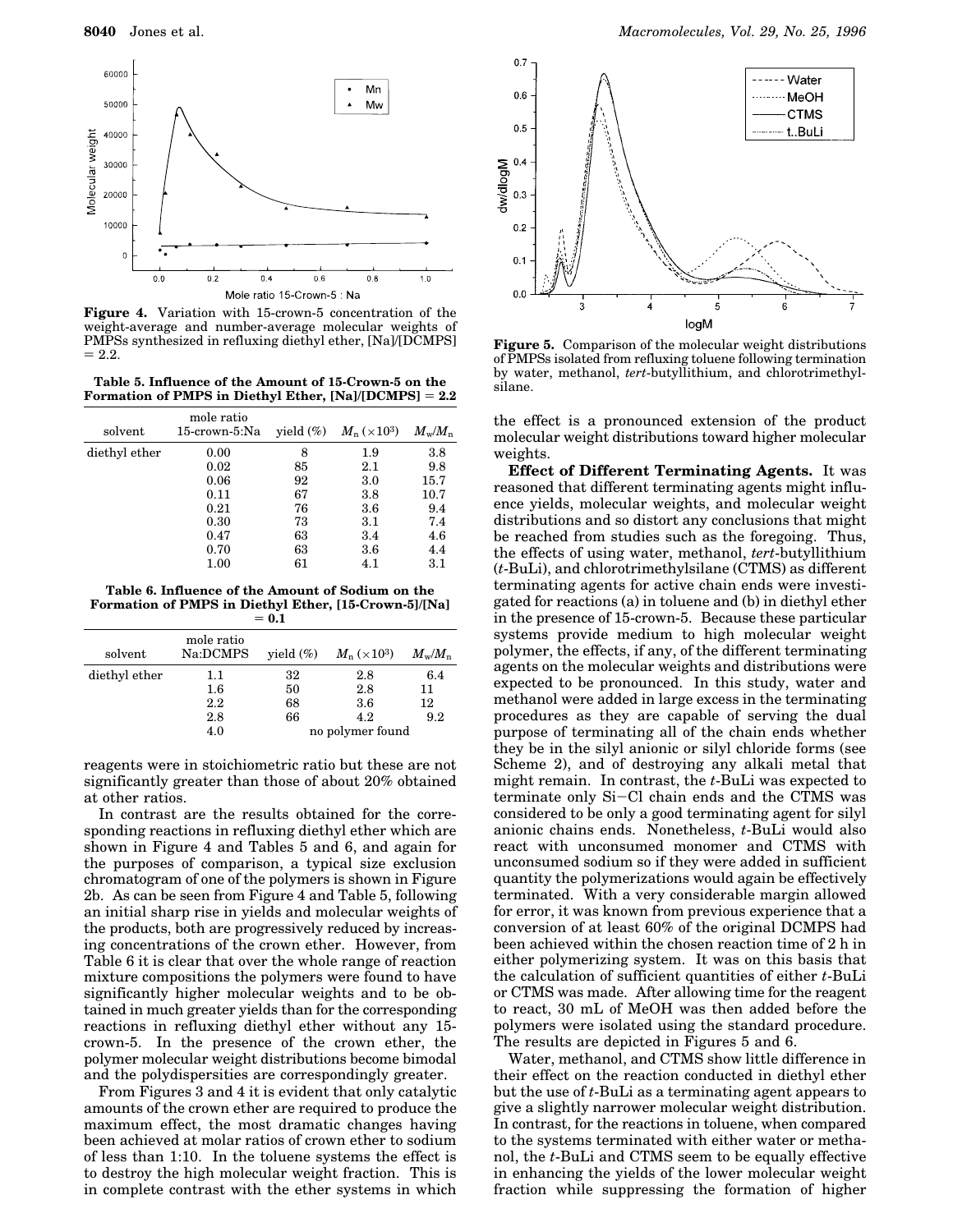

**Figure 6.** Comparison of the molecular weight distributions of PMPSs isolated from refluxing diethyl ether following termination by water, methanol, *tert*-butyllithium, and chlorotrimethylsilane.

**Table 7. Influence of the Solvent on the Formation of PMPS** by the Wurtz Coupling Reaction, [Na]/[DCMPS] = **2.2**

|                   |                  | reaction       | poly-            | yield<br>$M_{n}$ |                   | $M_{\mathrm{w}}$ / |
|-------------------|------------------|----------------|------------------|------------------|-------------------|--------------------|
| solvent           | time             | temperature    | mer <sup>a</sup> | $(\%)$           | $(\times 10^{3})$ | $M_\mathrm{n}$     |
| diethyl ether     | $\overline{2}$   | reflux         | a                | 8                | 1.9               | 3.8                |
|                   |                  |                | b                | 2                | 4.1               | 6.8                |
|                   |                  |                | $\mathbf c$      | 4                | $2.2\,$           | $1.2\,$            |
| tetrahydrofuran 2 |                  | reflux         | a                | 53               | 5.6               | 24                 |
|                   |                  |                | b                | 47               | 13                | 15                 |
|                   |                  |                | $\mathbf c$      | 3                | 3.1               | 1.3                |
| diphenyl ether    | 0.5              | $195 \pm 5 °C$ | a                | 65               | 2.6               | 2.1                |
|                   |                  |                | b                | 33               | 4.7               | 1.7                |
|                   |                  |                | c                | 31               | 2.3               | $1.2\,$            |
| toluene           | $\boldsymbol{2}$ | reflux         | a                | 48               | 2.4               | 133                |
|                   |                  |                | b                | 24               | 11                | 50                 |
|                   |                  |                | c                | 19               | 2.1               | $1.3\,$            |
| xylene            | $\boldsymbol{2}$ | reflux         | a                | 42               | 2.0               | 5.4                |
|                   |                  |                | b                | 16               | 4.9               | 8.1                |
|                   |                  |                | c                | 22               | 2.1               | $1.3\,$            |

*<sup>a</sup>* a, crude polymer; b, polymer after 24 h extraction with hexane in a Soxhlet apparatus; c, polymer recovered from hexane after reprecipitation in methanol.

molecular weight polymer. On the other hand, the use of water as a terminating agent extends the high molecular weight fraction to even higher molecular weights. This is attributed to water being diprotic and thus able to join appropriately functionalized polymer molecules through the formation of siloxy linkages (*vide infra*). The other apparent differences in the chromatograms are considered to be so slight as to fall within normal experimental variation. Significantly, however, the choice of terminating agent does not alter the modality of the molecular weight distributions. Accordingly, for convenience in the product isolation procedures of subsequent polymerizations, termination with water was adopted as the standard practice.

**Solvent and Temperature Effects.** To extend understanding of the above effects the influence of five different solvents (diethyl ether, tetrahydrofuran (THF), diphenyl ether, toluene, and xylene) on the formation of PMPS were compared over a range of temperatures both in the presence and absence of 15-crown-5. In the first instance, all of the polymerizations were conducted at the boiling temperatures of the solvents in the absence of crown ether.<sup>41</sup> A 10% stoichiometric excess of sodium was used in every case. The results displayed in Table 7 show the yields and molecular weights of (a) the crude polymers, (b) the polymer remaining after

**Table 8. Influence of the Solvent on the Formation of PMPS** by the Wartz Coupling Reaction, [Na]/[DCMPS] = **2.2,**  $[15$ -Crown-5]/[Na] = 0.1

|                 |                  | reaction       | poly-            | vield  | $M_{n}$          | $M_{\mathrm{w}}$ / |
|-----------------|------------------|----------------|------------------|--------|------------------|--------------------|
| solvent         | time             | temperature    | mer <sup>a</sup> | $(\%)$ | $(\times 10^3)$  | $M_{n}$            |
| diethyl ether   | $\boldsymbol{2}$ | reflux         | a                | 67     | 3.8              | 11                 |
|                 |                  |                | b                | 50     | 9.5              | 8.4                |
|                 |                  |                | $\mathbf c$      | 3      | $3.2\,$          | 1.4                |
| tetrahydrofuran | 2                | reflux         | a                | 13     | 3.7              | 8.8                |
|                 |                  |                | b                | 8      | 7.3              | 35                 |
|                 |                  |                | c                | 2      | 2.9              | 1.3                |
| diphenyl ether  | 0.5              | $195 \pm 5 °C$ |                  |        | no polymer found |                    |
| toluene         | $\boldsymbol{2}$ | reflux         | a                | 31     | $2.2\,$          | $2.8\,$            |
|                 |                  |                | b                | 13     | 5.5              | $2.2\,$            |
|                 |                  |                | c                | 12     | 2.2              | 1.3                |
| xylene          | $\boldsymbol{2}$ | reflux         | a                | 21     | 1.8              | 3.5                |
|                 |                  |                | b                | 8      | 5.4              | 2.8                |
|                 |                  |                | c                | 8      | 2.1              | $^{1.3}$           |

*<sup>a</sup>* a, crude polymer; b, polymer after 24 h extraction with hexane in a Soxhlet apparatus; c, polymer recovered from hexane after reprecipitation in methanol.

extraction with hexane for 24 h in a Soxhlet apparatus, and (c) the low molecular weight fraction recovered from the hexane by reprecipitation in methanol. The results for the corresponding reactions carried out in the presence of 15-crown-5 in 1/10 mole ratio to sodium are shown in Table 8.

As evidenced by <sup>29</sup>Si NMR measurements, 24 h of Soxhlet extraction of the crude product with hexane removes a very small amount of a low molecular weight material containing siloxy linkages, the ubiquitous low molecular weight cyclosilanes, and a narrow distribution oligosilane fraction with a molecular weight of about 2000-3000. There is no evidence of residual siloxy linkages within the extracted polymers, and their <sup>29</sup>Si NMR spectra display only those resonances expected for  $PMPS$  main chain atoms<sup>42</sup> and end groups. The amount of polysilylene that could be recovered from the hexane fraction by reprecipitation in methanol is a measure of the amount of low molecular weight polymer in the crude product that is originally isolated, i.e., the fraction identified above as B in the overall distribution.

While acknowledging that there is a temperature as well as a solvent effect to be considered, it is apparent that for the systems polymerizing under reflux, only the yield of the product from the diethyl ether system can be improved by including 15-crown-5. In all other cases the yield is significantly reduced by its inclusion and it seems to completely inhibit polymer formation in the diphenyl ether system.

The effect of temperature on the synthesis of PMPS in the various solvents is shown in Table 9. Where no figures are shown in the final column of this table, the systems did not yield any high molecular weight polymer.

The effects are varied but by no means random, for there are identifiable trends. For the reactions in toluene and xylene without added crown ether the yields steadily fall with reducing temperature. There is also a significant alteration of the ratio of high to low molecular weight polymer, the higher molecular weight fraction being favored at lower temperatures. If crown ether is included in the same systems the yields are markedly enhanced at temperatures below the melting point of the sodium but as the temperatures are further reduced the yields again fall. As already noted, there is no high molecular weight fraction when crown ether is present. For the reaction in diphenyl ether the yields also fall with decreasing temperature and again there is a redistribution from the low to the high molecular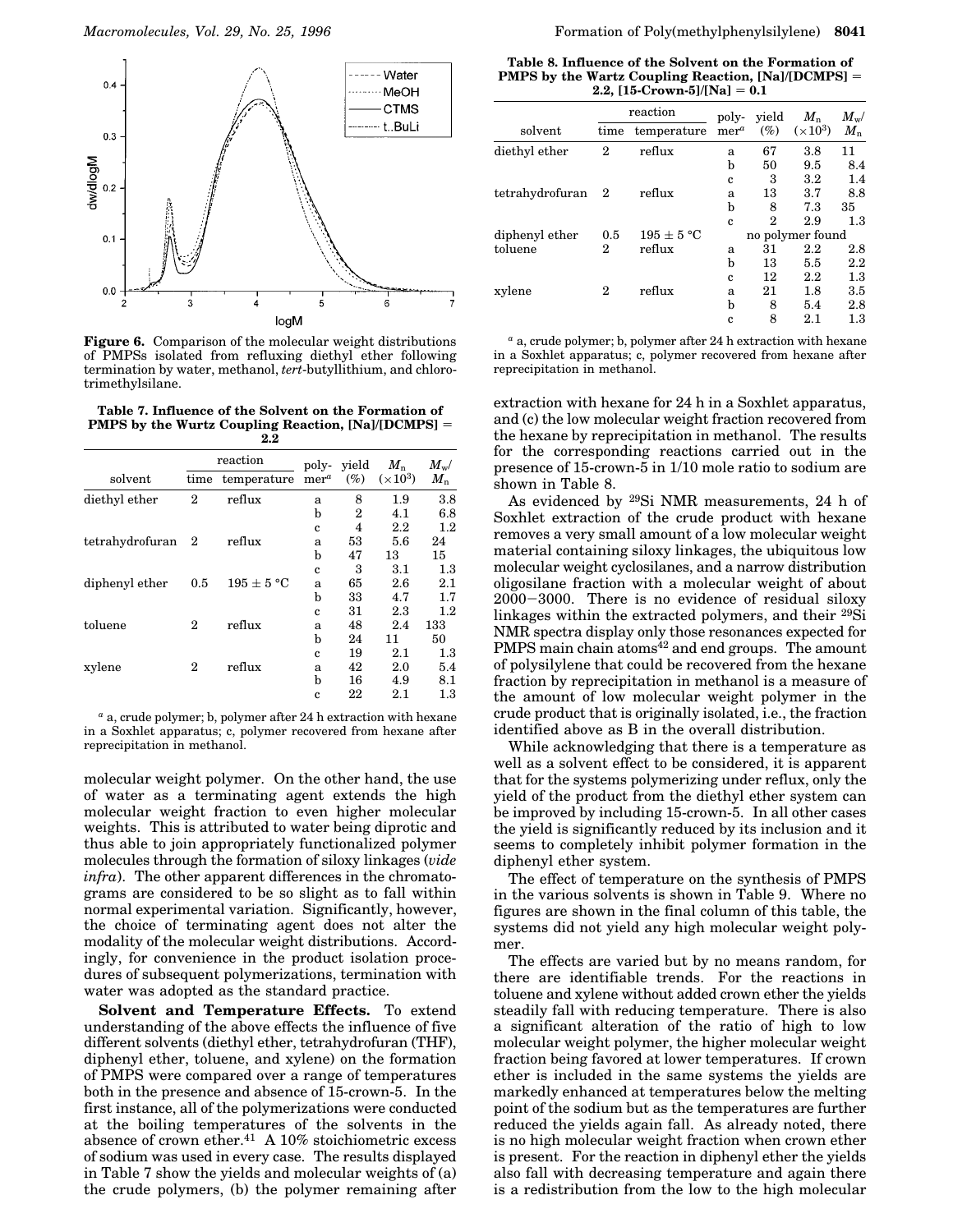| Table 9. Influence of the Temperature on the Formation     |  |
|------------------------------------------------------------|--|
| of PMPS, $[Na]/[DCMPS] = 2.2$ , $[15$ -Crown-5]/[Na] = 0.1 |  |

|                 | reaction        |         |              |                  |              |               |
|-----------------|-----------------|---------|--------------|------------------|--------------|---------------|
|                 | temp            | $15 -$  | yield        | $M_{n}$          | $M_{\rm w}/$ | $L_{\rm p}$ / |
| solvent         | $({}^{\circ}C)$ | crown-5 | $(\%)$       | $(\times 10^3)$  | $M_{n}$      | $H_{p}$       |
| diethyl ether   | reflux          |         | 8            | 1.9              | 3.8          |               |
|                 | $\theta$        |         | 3            | 1.7              | 1.9          |               |
|                 | reflux          | $^+$    | 67           | 3.8              | 11           |               |
|                 | 20              | $+$     | 39           | 3.4              | 5.1          |               |
| tetrahydrofuran | reflux          |         | 53           | 5.6              | 24           |               |
|                 | 50              |         | 54           | 9.4              | 23           |               |
|                 | 20              |         | 64           | 6.9              | 11           |               |
|                 | $\mathbf{0}$    |         | 47           | 5.5              | 3.6          |               |
|                 | reflux          | $^+$    | 13           | 3.7              | 8.8          |               |
|                 | 50              | $+$     | 39           | 4.3              | 5.3          |               |
|                 | 20              | $+$     | 64           | 5.5              | 6.8          |               |
| diphenyl ether  | $195^a$         |         | 65           | 2.6              | 2.1          | 100/0         |
|                 | 125             |         | 39           | $2.2\,$          | 4.5          | 95/5          |
|                 | 75              |         | 12           | 5.1              | 35           | 30/70         |
|                 | 50              |         | 5            | 5.7              | 311          | 30/70         |
|                 | 195             | $^+$    |              |                  |              |               |
|                 | 125             | $^{+}$  |              | no polymer found |              |               |
|                 | 75              | $+$     |              |                  |              |               |
|                 | 50              | $+$     | 8            | 3.3              | 2.0          |               |
| toluene         | reflux          |         | 48           | 2.4              | 133          | 70/30         |
|                 | 75              |         | 21           | 2.7              | 55           | 70/30         |
|                 | 50              |         | 13           | 3.3              | 37           | 30/70         |
|                 | 20              |         | 6            | 4.3              | 51           | 50/50         |
|                 | $\mathbf{0}$    |         | $\mathbf{1}$ | 4.7              | 13           | 80/20         |
|                 | reflux          | $^+$    | 31           | 2.2              | 2.8          |               |
|                 | 75              | $^{+}$  | 41           | 4.3              | 4.3          |               |
|                 | 50              | $+$     | 52           | 4.3              | 4.3          |               |
|                 | 20              | $^{+}$  | 24           | 3.6              | 5.8          |               |
|                 | $\theta$        | $+$     | 8            | 3.6              | 2.9          |               |
| xylene          | reflux          |         | 42           | 2.0              | 5.4          | 97/3          |
|                 | 75              |         | 15           | 2.6              | 54           | 50/50         |
|                 | 50              |         | 7            | 5.0              | 202          | 20/80         |
|                 | 20              |         | 7            | 5.1              | 27           | 20/80         |
|                 | $\mathbf{0}$    |         |              | no polymer found |              |               |
|                 | reflux          | $^+$    | 21           | 1.8              | 3.5          |               |
|                 | 75              | $^{+}$  | 44           | 3.8              | 4.4          |               |
|                 | 50              | $^{+}$  | 42           | 1.8              | 7.8          |               |

*<sup>a</sup>* Reaction time 30 min.

weight fraction once the temperature is less than that of the melting point of sodium. However, except at the lowest temperature studied, no polymeric product could be isolated when crown ether was included in this system. What little polymer could be isolated at 50 °C did not contain a high molecular weight fraction. The polymerizations that are notably different are those in THF. In the absence of crown ether the variation of yield with temperature is small. All the yields are quite high but there is a narrowing of the molecular weight distribution as the temperature is reduced. When the crown ether is included its effect is destructive of the polymer at the boiling point of the solvent and at the other temperatures it appears to serve little useful purpose. However, it is notable that the molecular weights are even further reduced and the distributions are again narrowed. The range over which the diethyl ether systems can be studied is restricted by the low boiling point of the solvent which is well removed from the melting point of sodium. However, whether or not the crown ether is present it would again appear that reducing the temperature of these systems also results in decreased yields and narrower distributions.

**Variation**  $L_p/H_p$  with Time. Much of the following arguments depend upon an understanding of the ratio of the yields of low to high molecular weight polymer isolated from the various systems. Ideally this would follow from a knowledge of the variation of the yields of the two fractions with time. Experiments that would give this would require representative sampling of a multiphase system in which the sustaining solvent is



**Figure 7.** Variations with time of the proportions of the low  $(\blacksquare)$ , intermediate  $(\lozenge)$  and high  $(\blacktriangle)$  molecular weight fractions of polymer isolated from the solution phase during a representative synthesis of PMPS in refluxing toluene.

usually boiling and this is so difficult as to be impractical. However, it has previously been shown that the overall reaction in diethyl ether follows a pseudo-firstorder rate law after an induction period<sup>29</sup> and a similar variation has been observed for the sonically assisted synthesis in toluene at 60  $°C.^{27}$  Since toluene is a good solvent of the polymer it is reasoned that in this case representative variations of the product molecular weight distributions with time could be obtained by monitoring the polymer isolated from the solution phase and that the conclusions reached could be extended to the other systems by reasoning based on the foregoing results. Accordingly, a reaction vessel was equipped with a serum cap to allow small aliquots of the liquid phase to be withdrawn at regular intervals using a syringe. The syringe was equipped with a discharge filter to collect particulates that had inadvertently been withdrawn and the aliquots were then injected into methanol. Polymer was isolated in the usual way and Figure 7 depicts the results obtained for a reaction in boiling toluene using a small stoichiometric excess of sodium. In a complementary experiment it was shown that less than 5% of the polymer remained associated with the solid phase at the end of reaction.

It has previously been observed<sup>9</sup> that a significant proportion of high molecular weight polymer is formed in the earliest stages of reaction and this result lends confirmation to that observation. However, it must be stressed that polymer found in the solution phase does not represent the whole product. For the diethyl ether system, a solvent in which the polymer is much less soluble, it is known that much of the product remains associated with the solid phase and that it is within this that the high molecular weight fraction is found.<sup>29</sup> It must be assumed that the difference between the limiting value of  $L_p/H_p$  observed in this experiment and the lower values reported above is because of a similar association, even in such a good solvent as toluene. Nonetheless, it is clear that formation of the high molecular weight fraction is favored in the earliest stages but as the reaction proceeds this is lost to the intermediate molecular weight fraction. Furthermore, with much the same time constant, there appears to be a small reduction in the proportion of cyclic oligomers that are found within the isolated polymer.

#### **Discussion**

We earlier explained the polymodal molecular weight distributions that arise during the synthesis of PMPS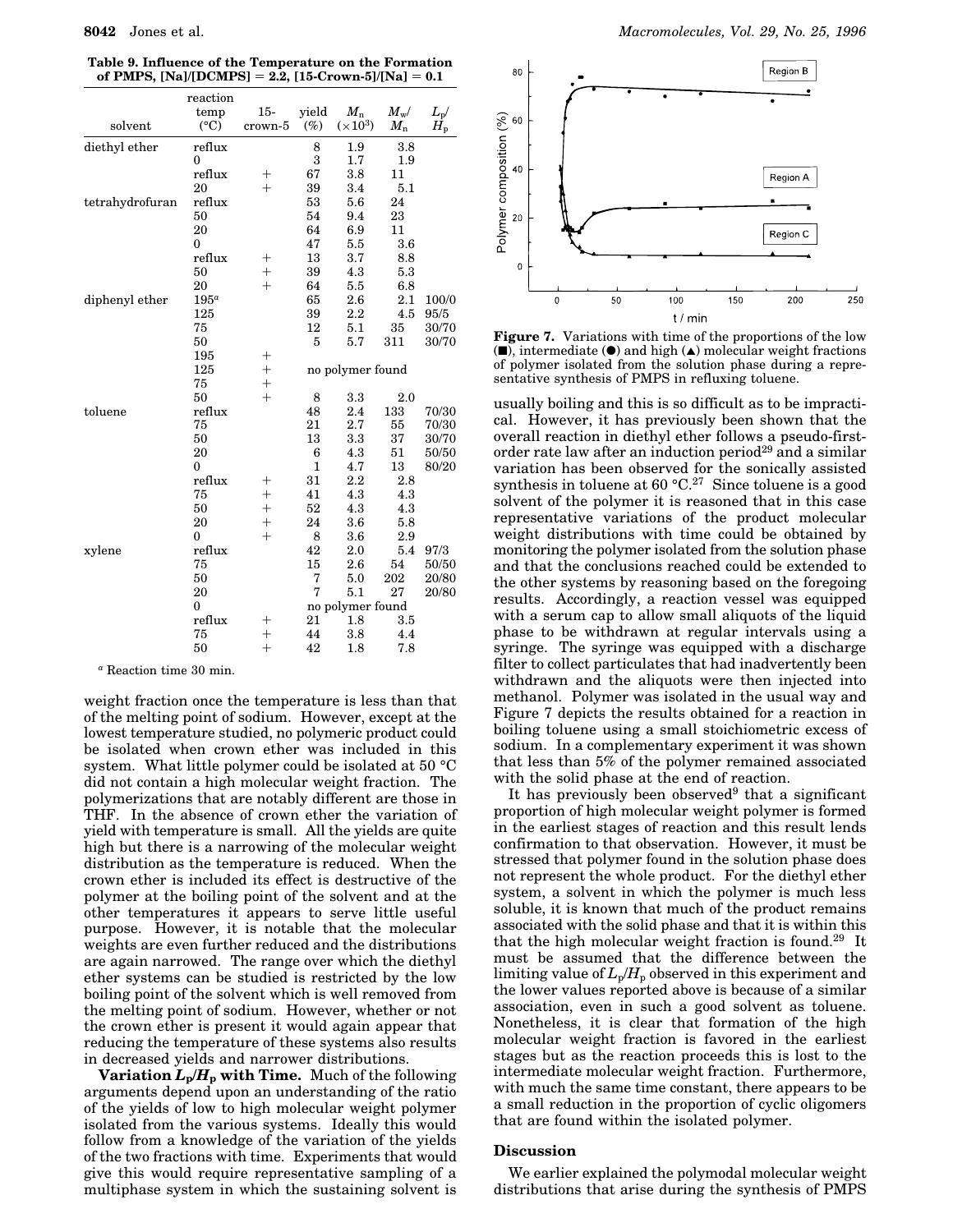

**Figure 8.** Schematic of the progress of an alkali metal mediated reductive coupling of a dihaloorganosilane in accordance with the processes described in ref 29.

through the sodium-mediated reductive coupling of DCMPS in diethyl ether as following solely from the heterogeneity of the system.<sup>29</sup> By extension, we advanced the same ideas to explain the molecular weight distributions that result from the reaction in toluene and other solvents. The essential features are represented in Figure 8 in which (I) DCMPS is adsorbed onto the alkali metal surface where the polymerization undergoes a slow initiation process, (II) a rapid propagation ensues with the low molecular weight polymer formed in the early stages of reaction entering the as yet unsaturated solution as they are forced off the metal surface by the inevitable reduction in available surface area, (III) the solution phase is eventually saturated with polymer but the chain ends that remain associated with the surface continue to grow, and (IV) these polymer molecules precipitate among the solid mass of the alkali halide coproduct, a few remaining associated with the alkali metal particles which are reduced to only colloidal dimensions at the end of reaction. While not dismissing the idea that polymer solubility influences the reaction, this model is too simplistic to explain all the known observations of these complex polymerizations. However, stage IV of this model, the case for which is well supported by independent argument,  $34$ offers a ready explanation for the coupling of high molecular weight polymer molecules when reactive chain ends are destroyed by water rather than one of the alternative terminating agents used in this study. If all the active chain ends were in solution or trapped elsewhere within the solid phase, they would be well separated and their coupling by reaction with water would be most improbable. However, the stable colloidal alkali metal particles with which the remaining active centers are associated act as focal points for this reaction. When the colloidal alkali metal is destroyed by whatever agent, the active centers would then be in

close proximity to each other in the presence of excess terminating agent. Methanol, *t*-BuLi, and CTMS would endcap the chains with methoxy, *tert*-butyl, and TMS groups, respectively, and the chain ends would then slowly diffuse away from each other. However, water molecules being diprotic would simultaneously terminate two chain ends and the necessary siloxy linkage would be established.

Accepting the above explanation of the significant shift to higher molecular weights of the high molecular fraction (region C of the typical distribution) of the polymer formed in toluene that is evident in Figure 6, it is significant that there is absolutely no indication from either Figure 5 or Figure 6 that the intermediate molecular weight fraction (region B) behaves in a similar way in either the toluene or diethyl ether systems. Thus, it must be concluded that very few, if any, of the polymer molecules in this fraction remain with their chain ends associated with colloidal alkali metal particles at the end of reaction. It follows that the formation of this fraction differs in some significant way from that of the high molecular weight fraction for it cannot simply be that molecules within this fraction just happen to be those that are discharged from the shrinking alkali metal surface either to solution or as precipitate. That would occur unselectively and would be expected to lead to a monomodal distribution extending over the whole molecular weight range.

In a discussion of the polymodal molecular weight distributions Matyjaszewski *et al*. <sup>27</sup> have stated that they must result from the fact that once a macromolecule (or oligomer) reaches a certain size, it proceeds in one of two directions from which there is no return. The formation of a proportion of the cyclic oligomers (region A) is explicable in such a way (the remainder of this fraction is formed during polymer degradation by backbiting, *vide infra*). However, of the polymer in region B, consistent with the model of Figure 8, they were only able to observe that "polysilylene chains after growth to the polymerization degree of  $\approx 50$  either depart to solution or stick to the sodium surface and grow by reaction with monomer (or with other Si-Cl end groups)". Although they showed, just as we have here, that the proportion of this fraction was dependent upon solvent and temperature, its origins have remained an enigma. A significant part of the enigma is that it is difficult to rationalize what is a very consistent degree of polymerization for fraction B simply in terms of polymer solubility effects. In our experience this fraction is found in every system at a peak molecular weight of about 4000-5000 regardless of solvent, temperature of reaction, additives, and degree or method of agitation. Apart from cyclic oligomers, it is the only fraction found when homogeneous reducing agents such as sodium naphthalide<sup>38</sup> or the K<sup>+</sup>/K<sup>-</sup>/18-crown-6 complex<sup>39</sup> are used to mediate the synthesis in THF solution at temperatures as low as  $-79$  °C, and it is also found in the solution phase when the graphite intercalate,  $C_8K$ , is used as the reducing agent. $43,44$  It is formed when higher molecular weight PMPS is reacted, typically with Friedel and Craft catalysts, under mild conditions.<sup>45</sup>-<sup>47</sup> Similar examples can be cited for other polysilylenes;<sup>1</sup> in fact the appearance of this molecular weight fraction is not merely commonplace, it is ubiquitous.

An alternative to the view that the polymer molecules of this intermediate molecular weight fraction, B, leave the alkali metal surface and enter solution at some inexplicably definite point during their growth which corresponds to a degree of polymerization of about 50 is the possibility that they derive from high molecular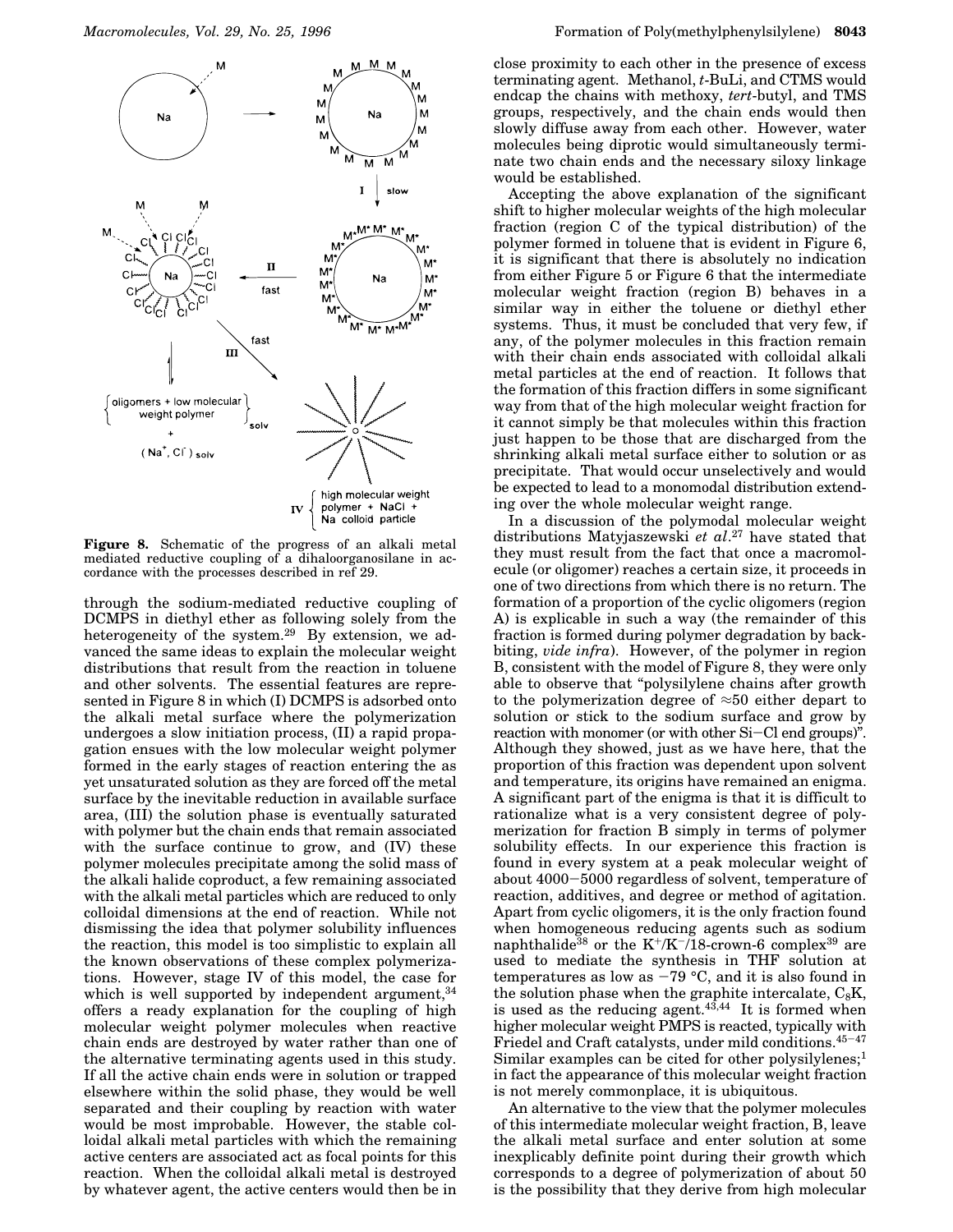

weight polymer following a nonrandom chain scission reaction. Figure 7 supports this possibility for it is clear that the high proportion of high molecular weight polymer that is evidently formed in the early stages of the reaction in toluene is replaced by fraction B as reaction proceeds.<sup>48</sup> It has always been assumed that the end product of polysilylene degradation is cyclic oligomer arising from the backbiting reaction depicted within Scheme 3 as reaction ii, but from the plots of Figure 7 it is clear that the proportion of cyclic oligomer falls slightly while the high molecular weight polymer is apparently undergoing degradation. Its concentration then rises marginally but the subsequent fluctuations indicate that this is at the expense of the intermediate molecular weight fraction that is found in the solution phase and not at the further expense of the high molecular weight fraction.

A variation of the initiation of the backbiting reaction as represented by Matyjaszewski *et al*. <sup>27</sup> is shown in Scheme 3. It is important to recognize that at ambient temperature the complete degradation of a solution of a preformed PMPS in THF can be induced by the addition of sodium naphthalide<sup>27</sup> while at reduced temperatures it is our observation that the same reagent can be used effectively as the reductive-coupling agent in polymer formation.<sup>38</sup> Thus the efficiency of the backbiting reaction relative to the polymer forming reaction is significantly reduced by lowering the temperature. The effect of the electron acceptor in such systems is therefore twofold. By solubilizing the sodium it both activates it for the purposes of mediating the polymerization and yet it also acts as a phase transfer catalyst for transporting it to preformed polymer chains where it initiates their degradation. Even at low temperatures, if a stoichiometric excess of sodium naphthalide is used in the synthesis, much less polymer is formed, for the excess initiates the backbiting reaction.<sup>38</sup> Similar behavior is observed for syntheses mediated by the  $K^+/K^-/18$ -crown-6 system in THF<sup>39</sup> and the explanation is essentially the same.

The effects of 15-crown-5 in the various polymerizing systems can now be rationalized, for like an electron acceptor such as naphthalene the crown ether is an effective phase transfer catalyst for sodium. When toluene or other high boiling hydrocarbons at their boiling points are the sustaining solvents in the Wurtz reductive-coupling reaction, the alkali metal is in a molten state and its activation for the purposes of initiating the reaction is thermal. A possible schematic of the overall polymerization reaction by Matyjaszewski *et al*. <sup>27</sup> is shown in Figure 9. When the temperature of



**Figure 9.** Schematic of the formation of a polysilylene by the thermally activated Wurtz reductive-coupling reaction in accordance with that of Matyjaszewski *et al*. 27



**Figure 10.** Schematic of the formation of a polysilylene by the Wurtz reductive-coupling reaction activated by a phase transfer catalyst such as 15-crown-5.

reaction is lower, particularly when it is less than the melting point of the alkali metal, thermal activation is significantly reduced but a phase transfer catalyst can then fulfill this role as depicted in Figure 10. Much evidence to support this view can be found in Table 9 for the crown ether enhances the yields of PMPS for the reactions in toluene, xylene, and diethyl ether at temperatures less than the melting point of sodium. Fig-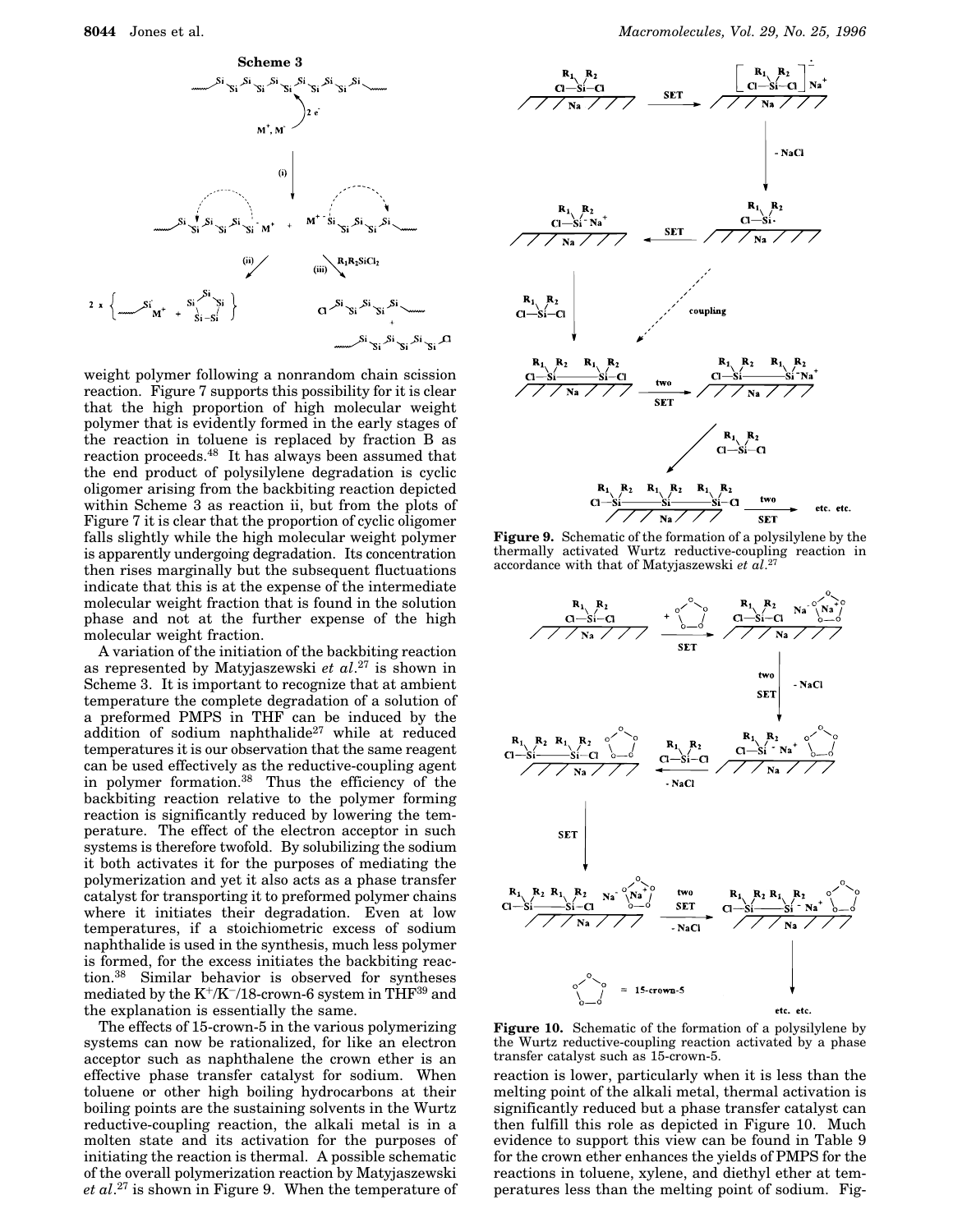ures 2 and 4 for the diethyl ether solvent systems give full representation to the effects of such phase transfer activation. At low concentrations of the crown ether the polymer yields are greatly increased as are the breadths of the molecular weight distributions. Nonetheless, the shoulder on the low molecular weight side of the distribution of Figure 2b is evidence that the region B polymer is still present in the product.

Figures 1 and 3 demonstrate the effect of crown ether when there is already adequate thermal activation. At the high temperature of boiling toluene, the rate of chain scission is so high that the addition of even small amounts of the phase transfer catalyst results in the complete destruction of the high molecular weight polymer of region C. Though there is not a distinct region C for the polymer formed at much lower temperatures in the diethyl ether solvent system, it is clear from Figure 4 that even in this case a similar effect can be achieved by adding a considerable excess of the crown ether. In these situations the crown ether is fulfilling its other role and transporting the alkali metal as Na<sup>+</sup>/  $Na^{-49,50}$  to sites on preformed polymer chains where it can induce chain scission in accordance with reaction i of Scheme 3. While ever there is DCMPS (or other mobile Si-Cl end groups) still present in the system, the anionic chain ends that are the immediate products of the scission reaction are promptly end-capped in accordance with reaction iii of Scheme 3, and backbiting does not ensue. However, as has previously been noted, $27,29$  if the reaction conditions are sustained when crown ether is present, eventual degradation to cyclic oligomers is inevitable and rapid. This does not occur in the reaction as it is usually carried out in a boiling hydrocarbon in the absence of crown ether for the simple reason that there is no mechanism to transport the alkali metal into solution and thence to sites on preformed polymer chains where it may induce degradation after the remaining DCMPS has been consumed. What degradation of high molecular weight polymer that does occur in the absence of crown ether can only arise as a consequence of adventitious contact of polymer chains with the alkali metal surface during the polymerization process. DCMPS is still present so this contact only results in isolated scissions and the conversion of polymer from region C into the intermediate molecular weight fraction of region B in the general distribution.

The above arguments in which the polymer forming reaction and a chain scission reaction are in competition lend a foundation for understanding all of the results presented here. Both of these reactions will be influenced by temperature and solvent nature, and their relative rates and therefore polymer yields and, where relevant, the proportions of low to high molecular weight polymer  $(L_p/H_p)$  that can be isolated will change accordingly. More polar solvents, which stabilize the chain carrying silyl anions of the polymer forming reaction, will also more effectively solvate the charge transfer species that arise from the interaction of the alkali metal with 15-crown-5. To an extent they might act as phase transfer agents in their own right. THF is a case in point for it is clear from Table 9 that, consistent with there already being adequate activation, the addition of a small amount of crown ether to this solvent system generally results in a reduction of yields and a narrowing of the molecular weight distributions at all temperatures. It must be assumed that diphenyl ether is so effective at solvating charge transfer species that polymer formation is completely inhibited when the crown ether is added to this system except at the lowest temperatures of reaction.

While to date it has proved impossible to advance a rationale for an apparently nonrandom event interrupting the polymer growth reaction and so leading to the formation of the intermediate molecular weight fraction, there is an explanation for a seemingly nonrandom scission in chains of high molecular weight polymer. Light scattering measurements have demonstrated that polysilylenes in solution are substantially more extended that carbon chain polymers.<sup>51</sup> Spectroscopic determinations and theoretical considerations<sup>52,53</sup> have shown them to be characterized by extended sequences of repeat units in approximately *all*-*trans* conformation. In the case of PMPS, the average length of these sequences has been estimated to involve from 35 to 50 monomer units,  $54$  a range which is in excellent correspondence with the observed range of degree of polymerization of the intermediate molecular weight fraction in the product distributions. Such sequences end at strong turns (such as *gauche*) and these would constitute defects where the continuity of the  $\sigma$ -delocalization that characterizes the polysilylene chain would be interrupted. Thus, in a long polymer chain a *gauche* defect represents a point which separates the HOMO of one *trans* sequence from that of the next. Accordingly, the Si-Si bond that is central to a *gauche* conformer in the chain is marginally weaker than the bonds in the sequences to either side. Chain scission is initiated by the transfer of electrons into the LUMO of the  $\sigma$ -catenated system but within this orbital they are free to move unhindered by any conformational irregularities in the chain<sup>1</sup>. Thus, they are able to seek out the weakest points in the chains, the *gauche* defects, and it is at these that their effect would be manifest; i.e., scission would occur selectively at the *gauche* defects.

The effects of the addition of varying amounts of 15 crown-5 to the sodium-mediated reductive coupling of dichloromethylphenylsilane in a range of hydrocarbon and ether solvents and at various temperatures have thus been shown to correlate with competing mechanisms of polymer formation and a highly selective chain scission reaction. The latter is the precursor to polymer degradation by the generally accepted chain backbiting reaction which under suitable conditions will inevitably ensue. When there is appropriate activation, which might be either thermal or through the intermediacy of a phase transfer agent such as crown ether, the formation of high molecular weight polysilylene corresponding to degrees of polymerization in the region of 50 000 is kinetically driven. However, the occurrence of chain scissions that occur continuously throughout the synthesis reaction results in a reduction of the molecular weight of most of the polymer to a much lower value corresponding to a degree of polymerization of about 50. The degradation of polysilylenes to stable cyclic oligomers is thermodynamically driven but polymer at this intermediate degree of polymerization must represent a metastable stage in the overall process. The selective chain scission has been rationalized as occurring at the *gauche* defects that are statistically distributed among the otherwise extended *trans* sequences in the catenated silicon backbone of the polymer. Most polysilylenes have molecular weight distributions that display the intermediate molecular weight fraction that has been focal to this investigation and the average molecular weight of this fraction varies from polymer to polymer. To lend further weight to our hypothesis, investigations are now underway to establish a correlation between these and the conformations of a range of polysilylenes in solution.